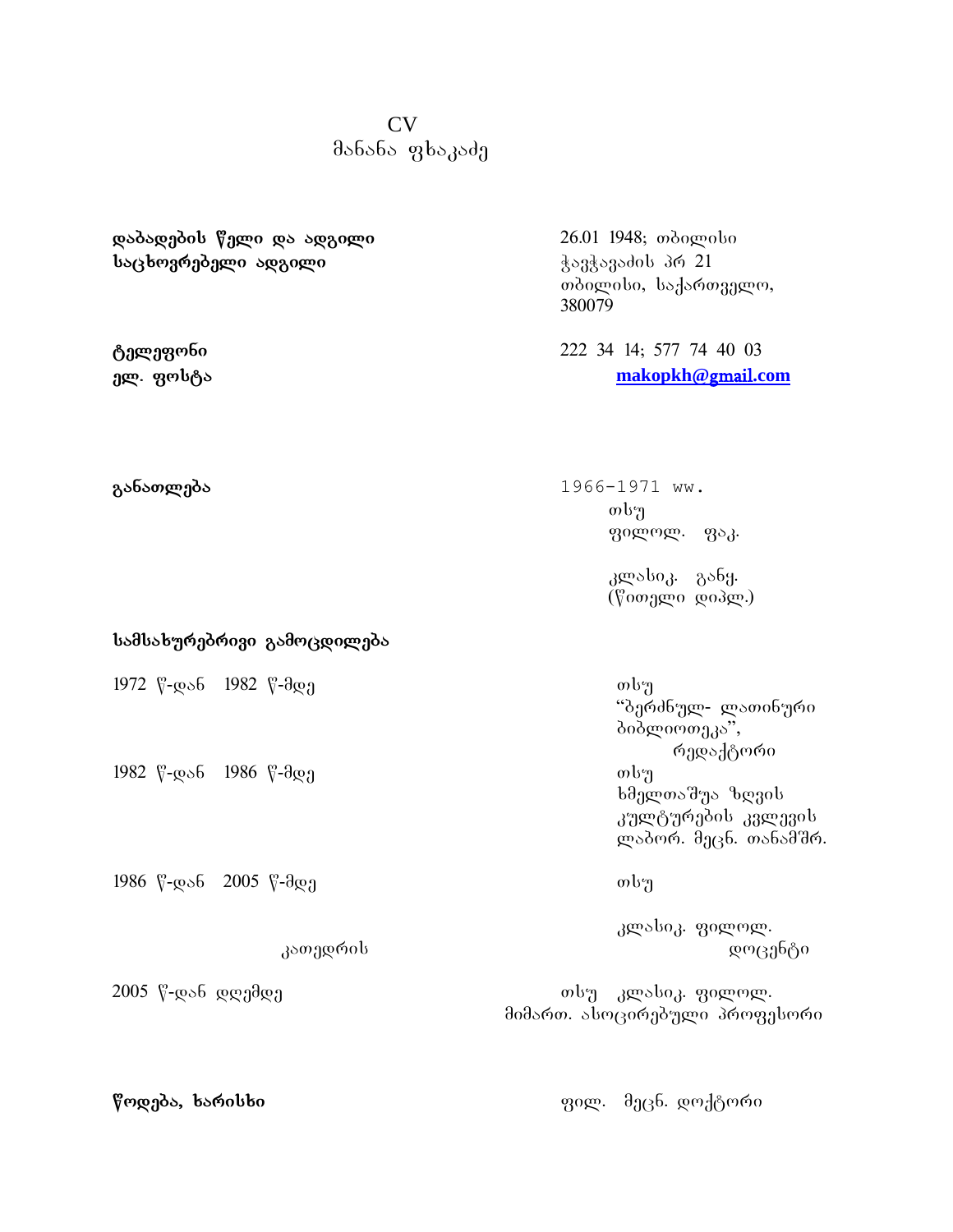**სამეცნ. ხარისხი** თანდა და და და და და ფილ. მეცნ. დოქტორი

**წოდება** მომოწარებული პროფესორი

**gamoqveynebuli Sromebi** 60-ze meti

## გრანტები/სტაჟირება**/**ტრენინგები**/**შემოქმედებითი ტურები

2011-2012 წ. პროექტი "დემოკრატიული ტენდენციები: ანტიკური სამყარო და საქართველო (ენციკლოპედიური ცნობარი)" -შემსრულებელი

2012w. ექსპედიცია თურქეთში-ხელმძღვანელი 2011 წ. გადაცემა "ანტიკურობის საჭიროება" საბავშვოტელევიზია"ენკი-ბენკი"- ლექტორი 2010 წ. 31.03-01.06 "მსოფლიო კულტურის" საგნობრივი პროგრამის შემუშავება სსიპ "ეროვნული სასწავლო გეგმებისა და შეფასების ცენტრი" - შემსრულებელი 2009 წ. 02.10-15.12 Inititation aux pratiques de la bibliotheconomie, de l'indezation,du catalogage, de la recherché documentaire et la gestion du centre d'information Centre Culturel fracais Alexandre Dumas 2004 წ. 12.03-01. 05. ინტერაქტიული სწავლების ტექნიკები და სტრატეგიები, წერითი მეტყველების სწავლება, სასწავლო პროგრამის დაგეგმვა განათლების განვითარებისა და კვლევის ცენტრი 2002 წ. 22.07-03.08 Training program "Information" Regional Training Center for Continuing Education – "Caucasus" 1996 წ. 22.07-21.08 ბერძნული ენის მასწავლებელთა სტაჟირება საბერძნეთი - თესალონიკის უნივერსიტეტი- ხელმძღვანელი 1996 წ. 01.04-21.06 Goethe-Institut Deutschkurs - MIttelstuffe 1992 წ. 10.09.-31.10 DAAD - ს (გერმანიის

აკადემიის) სტიპენდია